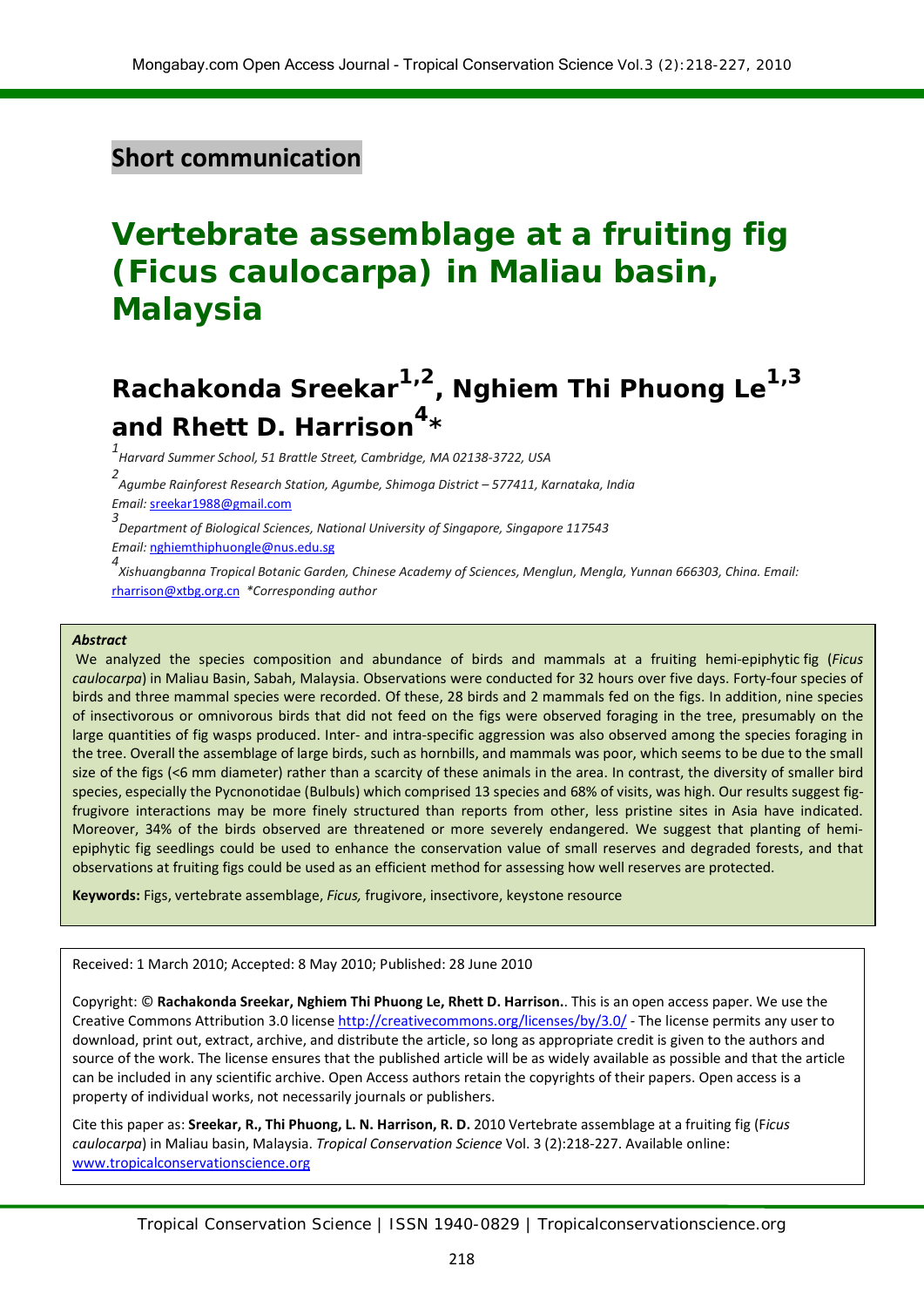#### **Introduction**

Figs (*Ficus* spp.) are an important source of food for tropical frugivores. Surveys of bird diets in both the New World and Old World show that around 990 bird species feed on *Ficus* species [1]. In Borneo, up to 42% of bird species and 73% of mammal species in a particular forest have been recorded feeding on figs [2]. Moreover, figs have often been referred to as keystone resources in tropical forests because they provide critical fruit resources during periods of scarcity [1, 3-5]. For example, forests in the aseasonal regions of SE Asia are mass flowering and thus produce large crops of flowers and fruits at irregular, often long intervals of up to several years [6]. Between these events fruit production is very low and at these times figs are an important component in the diets of many animals. At Danum Valley in northeast Borneo, during a period of unusually low production of fig fruit, observers recorded starving sun bears *Helarctos malayanus* and bearded pigs *Sus barbartus* [7]. However, not all figs are equally important in the diets of all frugivores [1]. It is particularly the large hemi-epipytic figs (subgenus *Urostigma*) that are eaten by a wide diversity of frugivorous birds and mammals. Even among these figs there is some structure to the plant – frugivore interactions. Species with smaller figs tend to occur lower in the canopy and more frequently attract smaller frugivorous birds and mammals. Conversely, species with larger figs occur higher in the canopy and, in addition to the smaller frugivores which nibble or peck at these fruit, attract large-bodied species, such as hornbills and gibbons [8].

Frugivores are an important group of vertebrates in the tropics, both for the seed dispersal services they provide to a wide diversity of plant species and for their contribution to the diversity of animal assemblages in tropical forests. The diversity of frugivores correlates with the abundance and diversity of fruits, and in Africa frugivore diversity was specifically correlated to the diversity of fig species [9]. Tropical Asian forests are particularly rich in *Ficus* species, with about 60% of known world species, while in Borneo there are over 160 *Ficus* species [10].

In the present study we investigated the assemblage of birds and mammals visiting a fruiting *Ficus caulocarpa* individual over a 5-day period in Maliau Basin, Sabah, Malaysia. Maliau Basin is a remote and relatively undisturbed Bornean forest which still has a full complement of megafauna at (or close to) natural levels of abundance. Frugivores are especially sensitive to hunting pressure [11-12] and therefore this study takes advantage of a rare opportunity to record a plant-frugivore interactions in a forest that still supports a full complement of species.

### **Methods**

This study was conducted in Maliau Basin Study Centre, Sabah, East Borneo from 13-17 July 2009 at a fruiting *Ficus caulocarpa.* The fig was a hemi-epiphyte supported by a *Koompassia excelsa* tree. The fig had a crown volume of approximately 1780 m<sup>3</sup>. The fruit of *F. caulocarpa* are small (approximately 5.4 mm wide and 5.9 mm long) and are ramiflorous, being borne along the thicker twigs. Maliau Basin is a pristine hill dipterocarp forest lying 4<sup>0</sup> 50' north of the Equator. It has typical aseasonal climate with constant high temperature (around  $30^{\circ}$ C), humidity (around 90%), and annual rainfall of approximately 3,800 mm. The study was conducted in a lowland dipterocarp forest, close to a tributary of the Maliau River approximately 500 m from the study centre buildings.

Over the study period two observers studied the fruiting *Ficus caulocarpa* continuously from a hide about 20 m above the ground and 10 m from the nearest edge of the fig canopy. We used two pairs of binoculars (10x50 and 8x42) and a camera with a 500 mm zoom lens for documentation. Birds were counted entering and leaving the tree and each of the observers focused on a different area of the crown to avoid double counting. We arrived at the station before 6 a.m. and recorded all the vertebrates that visited the tree over five mornings from 06:00-11:30 and two afternoons from 13:00-15:00. Although the study period is relatively brief, studies elsewhere in Borneo have demonstrated that a substantial proportion of the frugivore assemblage at a particular fig can be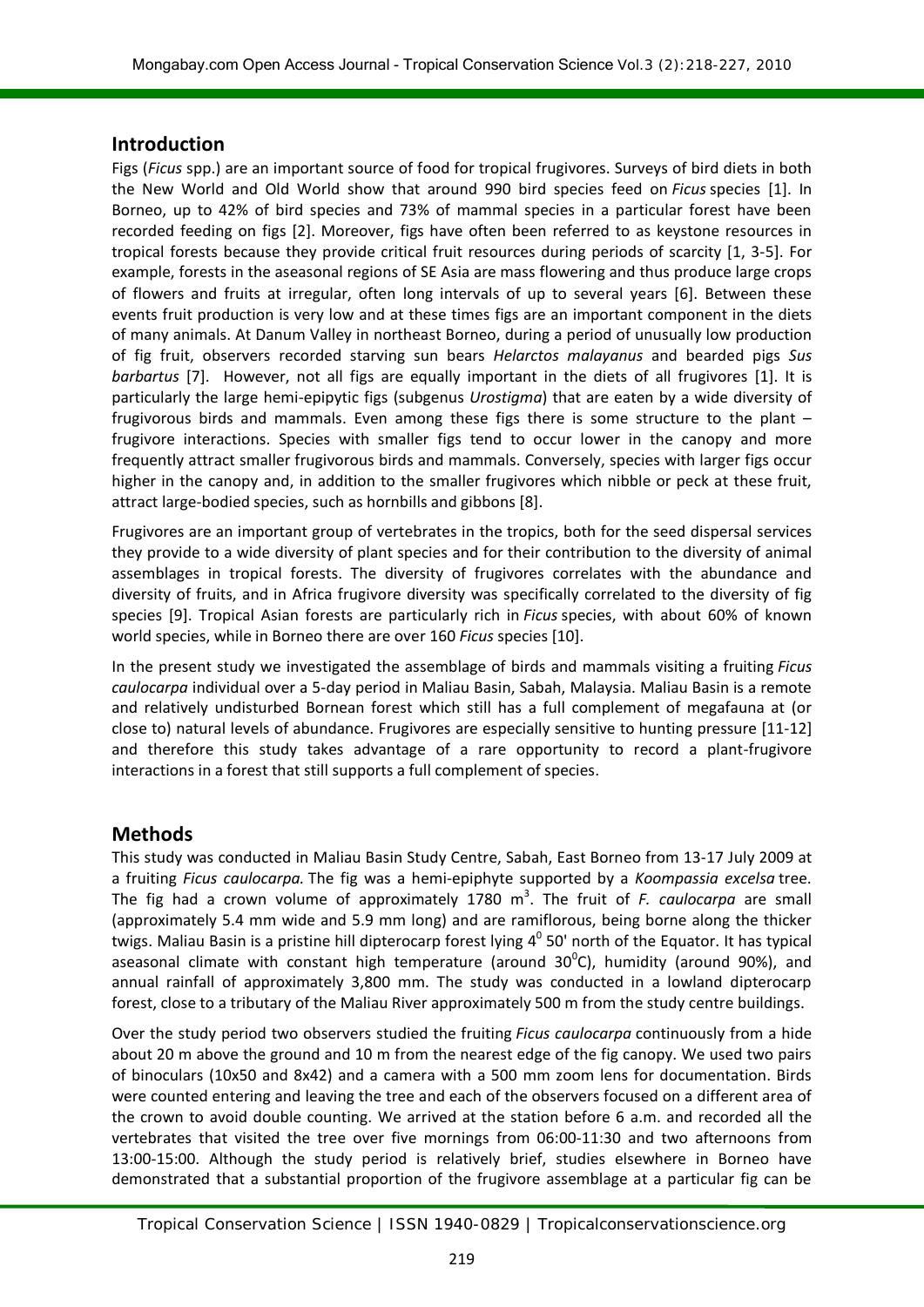obtained from just three days observation [2]. The birds less than 25 cm were categorized as small birds and the birds greater than or equal to 25 cm were categorized as larger birds. Smythies [13] and MacKinnon and Phillipps [14] were used to identify the birds and obtain details on their body size and biology. Nomenclature follows the checklist of the Oriental Bird Club [15]. Mammals were identified with reference to Payne et al. [16].

### **Results**

During 32 hours of observation, 44 bird species were recorded in the tree with a total of 493 visits (Appendix 1). With respect to guild composition, three raptors, 19 frugivores, 16 ominivores, and 6 insectivores belonging to 20 families either foraged on the tree for fruits and insects or used the fig tree as a vantage to look for food. Of the total bird assemblage observed in the tree, 28 species were seen feeding on figs, including 15 frugivores and 13 omnivores (Appendix 1). Just two species of mammal, both squirrels, were recorded feeding on figs; the pale giant squirrel *Ratufa affinis sandakanensis* and Prevost's squirrel *Callosciurus prevostii pluto.* One other squirrel, the plain pygmy squirrel *Exilisciurus exilis,* was observed on the bole of the tree. Despite the large diversity of species observed feeding on the figs, the species accumulation curve had not flattened off by the end of the five-day observation period, suggesting unseen species remained (Fig. 1).

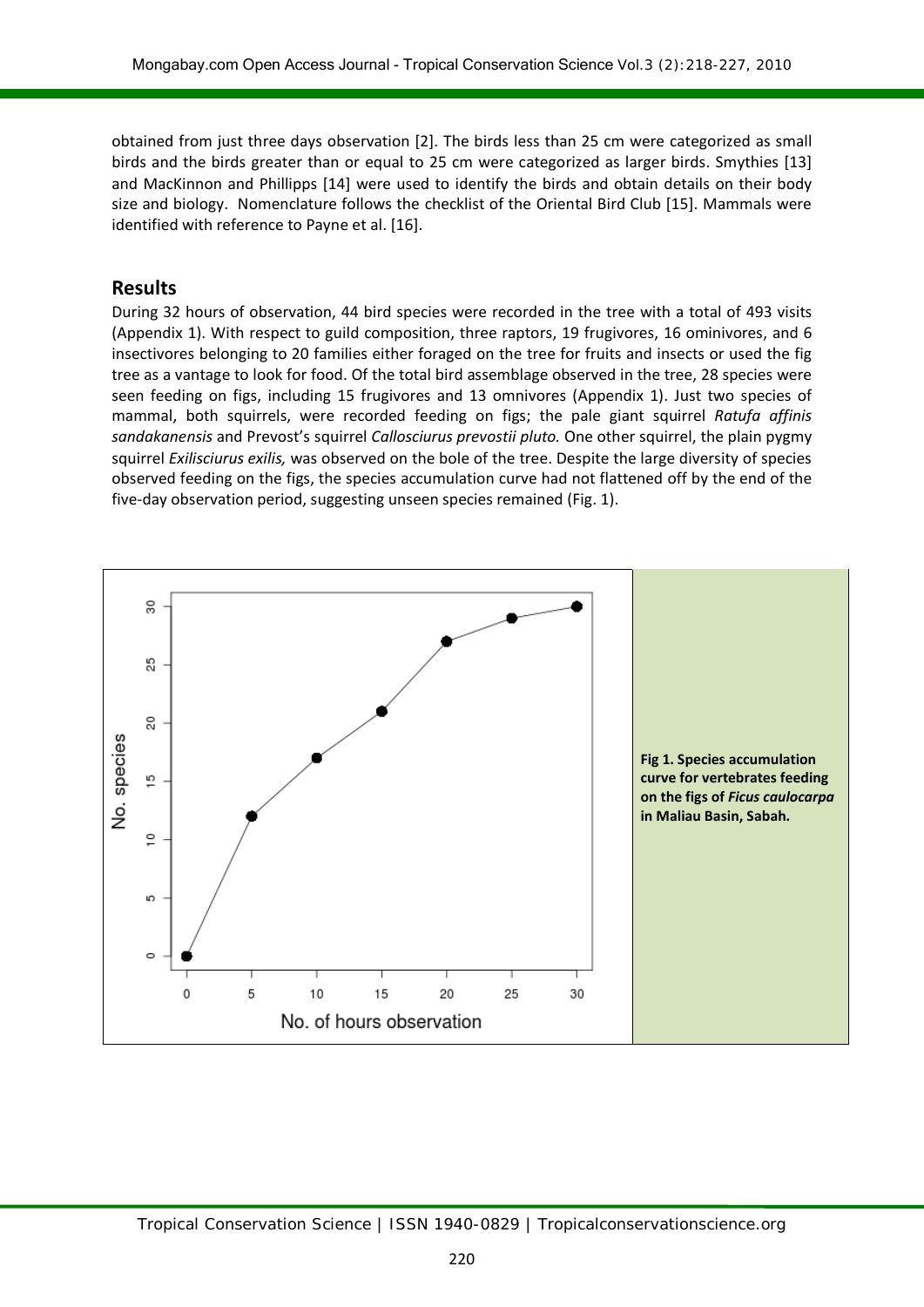Small birds dominated in the tree with 34 species and 465 visits compared to larger bird species (10 species and 28 visits). Birds of the family Pycnonotidae (Bulbuls) were the most abundant, contributing 13 species and 337 visits (68%). However, larger bird species, such as hornbills (Bucerotidae) and pigeons (Columbidae), were sighted around the tree in good numbers but seldom visited the tree, and no recordings were made of these species feeding on the figs. In terms of visits to the tree, the three most important families were Pycnonotidae (68% visits), Chloropseidae (14% visits) and Dicaeidae (4% visits) ( Appendix 1).

Birds visited the tree more frequently during the early morning and became less active in the afternoon. During the periods 06:00-08:30, 08:30-11:00, and 13:00-15:00 the mean number of visits was 76±7.93, 36± 6.51, and 19± 6.49, respectively, and the total number of bird species visiting was 37, 25, and 10, respectively, over the five days of observation. Most species fed in the mid to lower region of the crown. Moreover, of the birds that visited the upper part of the tree, most did not feed on figs. They comprised bark gleaners, raptors, and other birds that perched for preening and sunning.

Interspecific aggression was observed between greater green leafbird *Chloropsis sonnerati* and Pycnonotidae species; and lesser green leafbird *Chloropsis cyanopogon* and Dicaeidae species. These involved fast aerial chases and in all cases *Chloropsis* species chased away the smaller birds before feeding on the figs. We also observed a pair of Jerdon's baza *Aviceda jerdoni bornensis* chasing bulbuls (Pycnonotidae) into the bole region of the tree. Intraspecific aggression was observed among Pycnonotidae species, especially among spectacled bulbuls *Pycnonotus erythropthalmos* and hairybacked bulbuls *Tricholestes criniger*. The birds were commonly sighted in fast aerial chases. Often two or three birds were observed chasing a single bird. We also observed mid-air fights when individuals grasped each other's legs and fell into the understory. When this occurred only one of the two individuals returned to feed on figs.

### **Discussion**

A large number of birds comprising a high diversity of species were recorded at the fruiting *Ficus caulocarpa* individual over the five-day study period. This can be attributed to the large crop size (over  $10^6$  figs), synchrony of fruit ripening, and accessibility of the fruits [3]. The large size of the assemblage also reflects the undisturbed nature of the forest at Maliau Basin. For example, a threeyear study of frugivory at figs in Lambir Hills National Park in Sarawak, Borneo, recorded a maximum of 31 species of frugivore at any one fig species, despite over 800 hours of observation in total [2]. Moreover, the species accumulation curve for frugivores observed at the *F. caulocarpa* individual had not yet reached an ascentope (Fig. 1), whereas all those in the study at Lambir ascentoped after only about 15 hours of observation.

Small birds, with small gapes, such as Pycnonotidae, Chloropseidae and Dicaeidae, with gape sizes 15-36 mm, 23-43 mm and 7-10 mm, respectively [17], dominated the assemblage. This most likely reflects the small size of the *F. caulocarpa* fruit. For larger birds it may not be an efficient investment of energy to feed on such small figs. Large birds, including hornbills and pigeons, were observed nearby and are abundant in the forest at Maliau but were not observed feeding on the *F. caulocarpa* figs. Thus our observations support the findings of previous studies in Peninsular Malaysia and Borneo, which suggested larger birds preferred larger fig fruits [8, 17]. It should be noted that this is a quantitative difference not a qualitative one – one of us (RDH) has observed a helmeted hornbill *Buceros vigil* feeding on *F. cauolcarpa* figs elsewhere in Borneo, and hornbills occasionally fed on smaller figs during the long-term study at Lambir. However, the complete absence of larger frugivores on *F. caulocarpa* in our study does suggest that fig-frugivore interactions may be more finely structured that was previously thought, based on reports from more disturbed sites.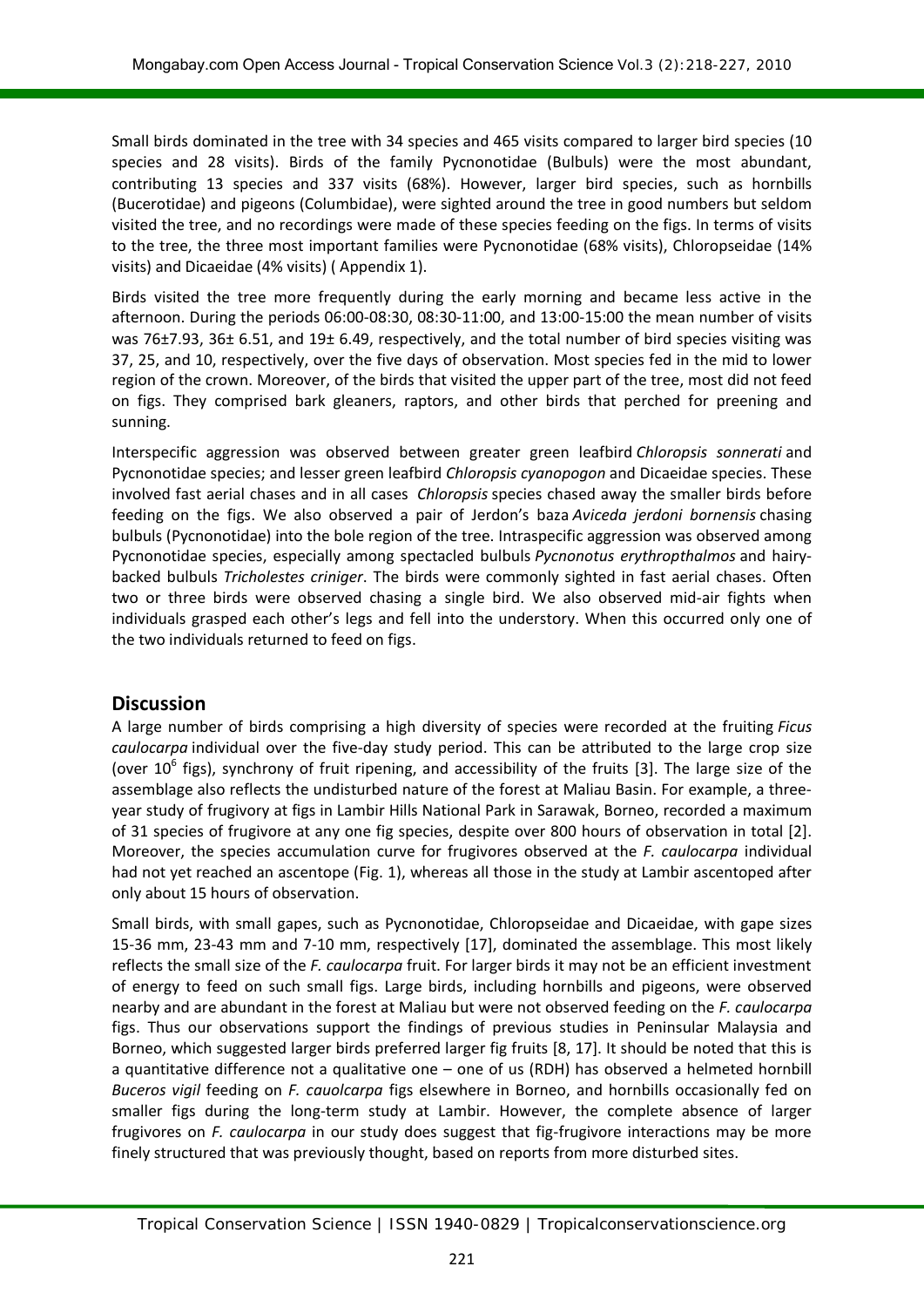In addition to the frugivores, six species of insectivore and three species of omnivore that did not feed on figs were observed visiting the tree. It seems likely that these birds were foraging on the fig insects. Each fig fruit produces several tens to hundreds of pollinating and non-pollinating wasps (Chalcidoidea), depending on the size of the fig fruit, just before ripening [10]. Thus as many as 100 million fig wasps may be produced when a large fig tree fruits. Swifts and swallows (Apodidae and Hirundinidae) can often be seen swooping back and forth above a fruiting fig, presumably feeding on the fig wasps, and the diets of swifts investigated in the Neotropics comprised up to 80% fig wasps [18]. Hence, these figs are probably very important resources for the smaller insectivorous birds, as well as those that feed on the fruit.

Our study is also remarkable for the very poor mammal assemblage recorded. Maliau Basin has a complete fauna and, for example, gibbons which eat large numbers of figs [19], were heard nearby every morning. Again this may reflect the small size of the figs, as gibbons and most other canopyfeeding frugivorous mammals, such as macaques (*Macaca* spp.), binturong *Arctictis binturong,* and sun bear *Helarctos malayanus,* are relatively large animals. However, we also did not observe any tree shrews, which are much smaller and occasionally feed on figs [20]. It is possible that our presence near the tree affected the behavior of these animals, but our vantage point was well concealed and so we think this unlikely. Moreover, hornbills which are often very shy were observed frequently in neighboring trees and even landed in the upper canopy of the *F. caulocarpa* tree but did not feed on the figs.

Some hemi-epiphytic figs with large fruit are known to depend on large vertebrates like hornbills and gibbons to disperse their seeds [10, 21-22], which in turn provides a high-quality seed dispersal service, as they move large distances and directly between the crowns of large trees [23]. However, such figs also lose a large proportion of their crops to seed predators, such as pigeons in the genus *Treron* [1]. Thus, figs with smaller fruit may escape seed predators to a greater extent but are more dependent on smaller birds, which are likely to disperse the seeds shorter distances and perhaps also more to unfavorable sites in the understory.

The abundance of birds in the early morning can be explained by the production of new ripe fruit at this time, which is a typical pattern for these figs. The frugivorous species may have preferred the middle and lower canopy for the additional protection it affords from raptors. We occasionally saw raptors perching at the top of the canopy and once observed a pair of Jerdon's Baza chasing bulbuls into the bole region of the crown.

The inter- and intra-specific aggression observed indicates that the fig fruits are a resource worth protecting for these smaller frugivorous birds. However, more detailed behavioral interpretations would require mapping of the movements of individual birds, which in turn would be possible only with marked birds. Nevertheless, we suggest that such a study would furnish very interesting information both on the habits of the birds and their contributions to seed dispersal.

In conclusion, over a brief study period of just five days we recorded 44 bird species and three mammals in the crown of a fruiting *F. caulocarpa* individual. Of these, 28 birds and two mammals were observed feeding on the figs. The frugivore community was dominated by small species, which presumably reflects the small size of the figs. Large species of both bird and mammal were abundant in the area but did not feed on the *F. caulocarpa* figs. However, the abundance and behavior of smaller birds, in particular bulbuls, indicated that *F. caulocarpa* is an important resource for these species. In addition, to the frugivorous birds several species of insectivore regularly visited the tree presumably to feed on the fig insects.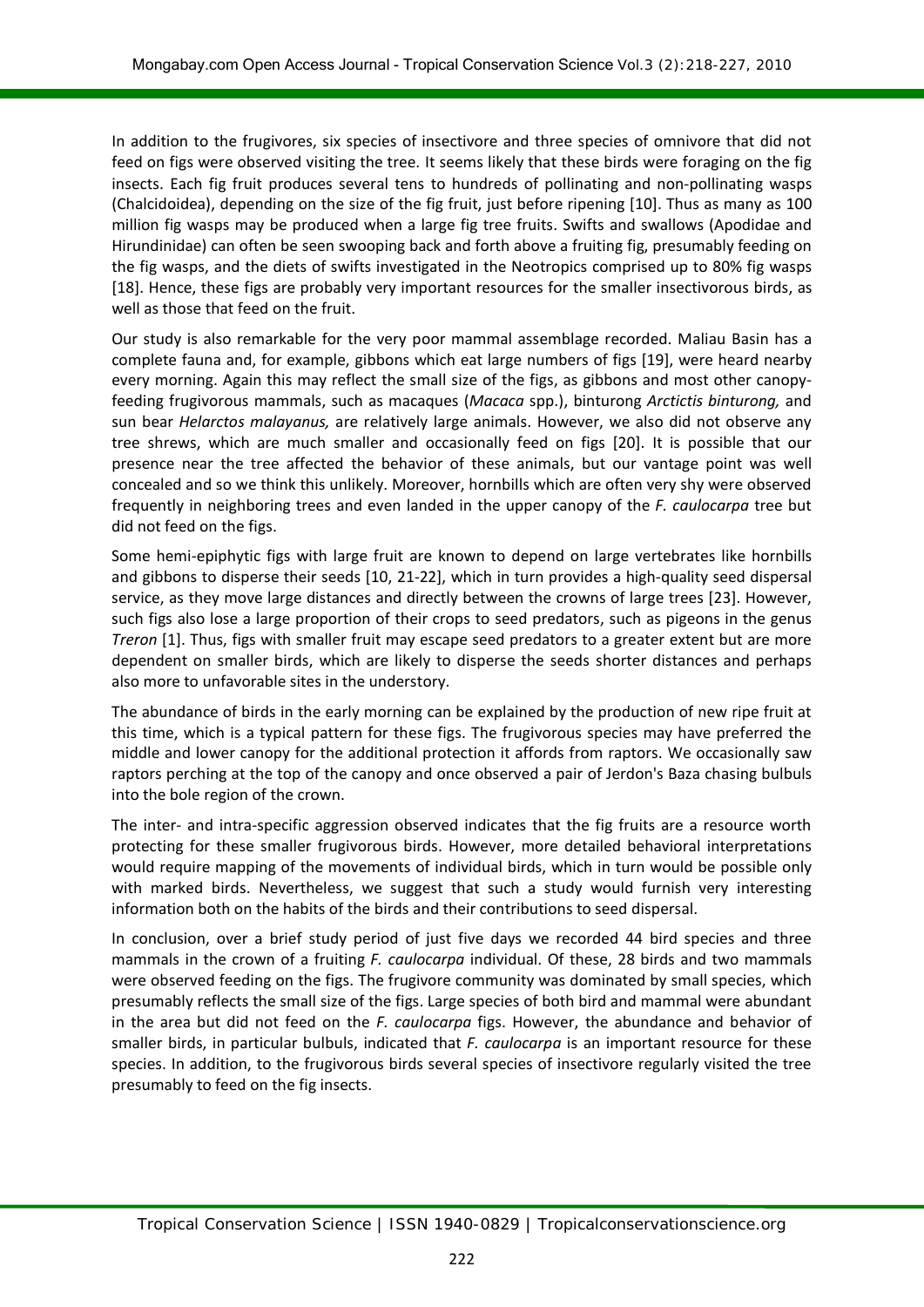#### **Implications for conservation**

As noted earlier, hemi-epiphytic figs are often regarded as keystone resources in tropical forests. In this study, we observed a large diversity of frugivorous and insectivorous birds in a single fruiting fig in just five days. Moreover, 15 bird species, that is 34% of the birds that visited this fig tree, are listed under the IUCN Red Book as near threatened or more severely at risk (Appendix 1). This suggests that not only are hemi-epiphytic figs important resources for wildlife, but that they support a disproportionate number of threatened species. This is perhaps not surprising since frugivores are particularly sensitive to hunting pressure [11-12] and hence tend to dominate threatened species lists in tropical forests. However, it does underline the potential importance of considering fig resources in reserve management plans.

Hemi-epiphytic figs make poor timber and in the Old World are often protected for their spiritual significance [24]. Hence they are rarely deliberately exploited. However, the diversity and abundance of hemi-epiphytic figs may decline in logged or otherwise degraded forests as a result of the simplified canopy structure and a reduced number of suitable large host trees [21-22]. As the abundance of hemi-epiphytic figs is most probably dispersal limited [21,25], planting seedlings could be an effective strategy to increase fruit resources in smaller reserves and degraded forests [21-22].

Our results suggest that fig-frugivore interactions may be more finely structured than previously thought based on studies from more disturbed sites. This is consistent with the idea that when symbionts are lost, not only are the specific interactions with these symbionts lost but the whole structure of the interaction network is affected [26]. This in turn underlines the importance of trying to protect all the component species in a habitat, rather than just the vegetation or certain charismatic animals.

Finally, our approach illustrates a potential method for evaluating the degree to which reserves are protected. Frugivores are especially sensitive to hunting pressure [11-12], and hemi-epiphytic figs provide a comparable resource for frugivores throughout tropical forests and are available yearround. Moreover, all frugivores in tropical forests feed on figs [1], and a substantial proportion of the frugivore assemblage at any particular fig can be observed within a few days [2]. Hence, brief observations at a small number of hemi-epiphytic figs, preferrably across a range of fruit sizes, could be used to assess how intact the frugivore community is at a site and by extension how well the site is protected.

### **Acknowledgments**

We thank all the staff and students of Biodiversity of Borneo (BoB) course and all the Maliau Basin park rangers for their constructive suggestions and support during the study. Special thanks to Aasheesh Pittie, Campbell O. Webb, and Kinari Webb for their help and guidance during the study and commenting on the draft manuscript. We acknowledge Serena Zhao, Ridwan Rahman, and Suhel Quader for helping with references. We thank two anonymous reviewers for useful comments to improve an early version of this paper.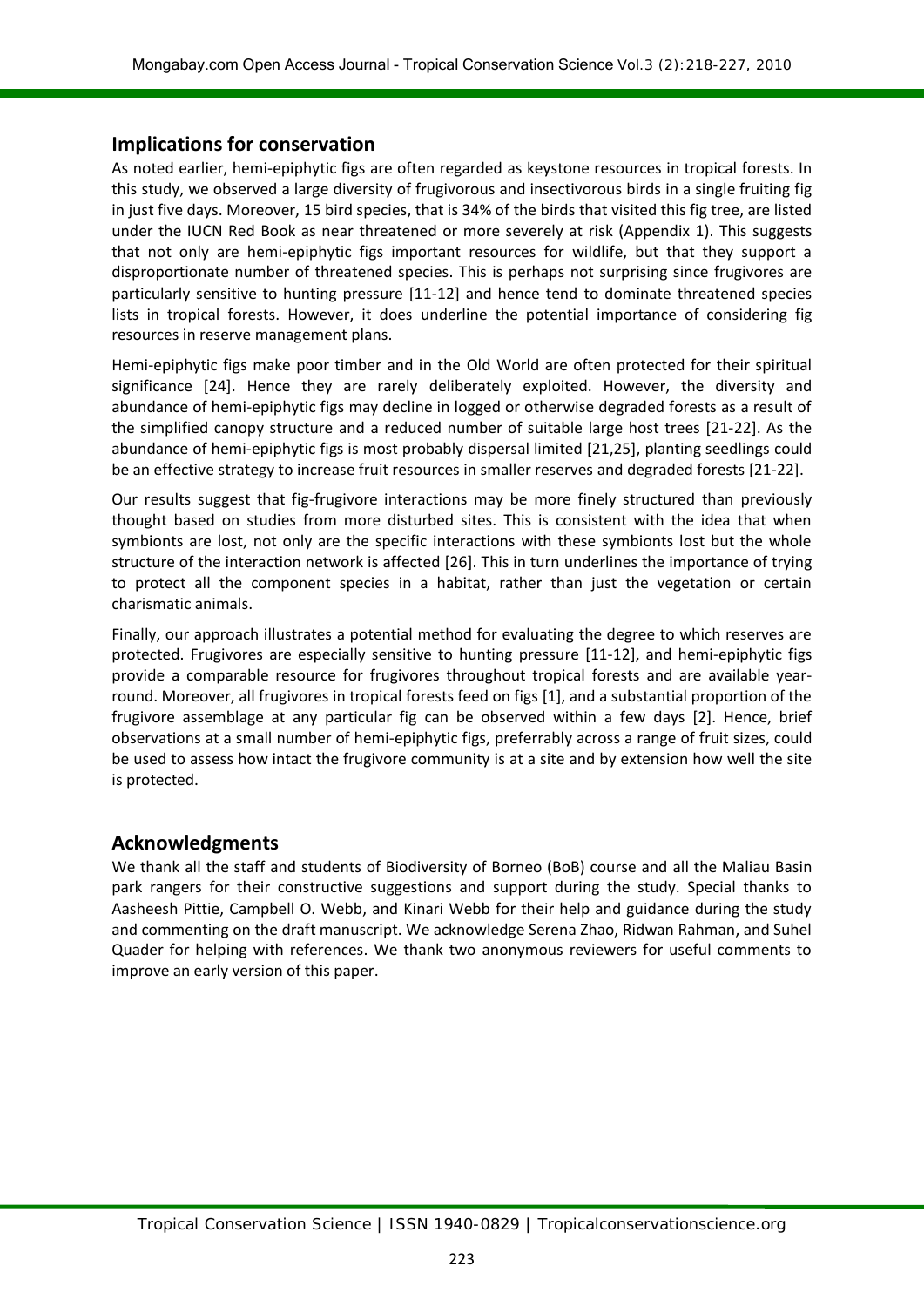#### **References**

- [1] Shanahan, M., So, S., Compton, S. G. and Corlett, R. 2001. Fig eating by vertebrate frugivores: a global review. *Biological Reviews* 76: 529-572.
- [2] Shanahan, M. 2000. *Ficus seed dispersal guilds: ecology, evolution and conservation implications*. PhD Thesis. University of Leeds, UK.
- [3] Lambert, F. R. and Marshall, A. G. 1991. Keystone characteristics of bird dispersed *Ficus* in a Malaysian lowland rainforest. *Journal of Ecology* 79: 793-809.
- [4] Leighton, M. and Leighton, D. R. 1983. Vertebrate responses to fruiting seasonality within a Borneon rain forest. In: Sutton, S. L., T. C. Whitmore and A. C. Chadwick (eds.) *Tropical rainforest: Ecology and management*. Blackwell Scientific Press, Oxford, UK. Pp 181-196.
- [5] Terborgh, J. 1986. Keystone plant resources in the tropical forest In: Soule, M. E. (eds.) *Conservation biology: the source of scarcity and diversity*. Sinauer Associates, Sunderland. Pp. 330-344.
- [6] Sakai, S., Harrison, R. D., Momose, K., Kuraji, K., Nagamasu, H., Yasunari, T., Chong, L., and Nakashizuka, T. 2006. Irregular droughts trigger mass flowering in aseasonal tropical forests in Asia. *American Journal of Botany* 93:1134-1139.
- [7] Wong, S.T., Servheen, C., Ambu, L., and Norhayati, A. 2005. Impacts of fruit production cycle Malayan sun bears and bearded pigs in lowland tropical forests of Sabah, Malaysian Borneo. *Journal of Tropical Ecology* 21:627-639.
- [8] Shanahan, M. and Compton, S. G. 2001. Vertical stratification of figs and fig-eaters in a Bornean lowland rainforest: how is the canopy different? *Plant Ecology* 153: 121-132.
- [9] Kissling, W. D., Rahbek, C. and Bohning- Gaese, K. (2007). Food plant diversity as broad scale determinant of avian frugivore richness. *Proceedings of the Royal Society B: Biological Sciences*  274: 799-808.
- [10] Harrison, R. D. 2005. Figs and the diversity of tropical rainforest. *Bioscience* 55(12): 1053-1064.
- [11] Corlett, R. T. 2007. Impact of hunting on the mammalian fauna of tropical Asian forests. *Biotropica* 39: 292-303.
- [12] Brodie, J. F., Helmy, O. E., Brockelman, W. Y. and Maron, J. L. 2009. Bushmeat poaching reduces the seed dispersal and population growth rate of a mammal-dispersed tree. *Ecological Applications* 19: 854-863.
- [13] Smythies, B. E. 1999. *The birds of Borneo (IV edition)*. Natural history publications (Borneo), Kota Kinnabalu. vii + 853 pp.
- [14] MacKinnon, J. and Phillipps, K. 1993. *A field guide to the birds of Borneo, Sumatra, Java and Bali*. Oxford University Press, Oxford, UK. 503 pp.
- [15] Inskipp, T., Lindsey, N. and Duckworth, W. A. (2001). Checklist of the Birds of the Oriental Region. Oriental Bird Club. (Web address: [www.orientalbirdclub.org/publications/checklist.](http://www.orientalbirdclub.org/publications/checklist))
- [16] Payne, J., Francis, C. and Phillipps, K. 1985. *A field guide to the mammals of Borneo*. WWF. Kuala Lumpur, Malaysia.
- [17] Lambert, F. 1989. Fig eating birds in a Malaysian lowland rainforest. *Journal of Tropical Ecology*  5: 401-412.
- [18] Hespenheide, H. A. 1975. Selective predation by two Swifts and a Swallow in Central America. *Ibis* 117:82-99.
- [19] McConkey, K. R. 2000. Primary seed shadow generated by gibbons in the rain forests of Central Borneo. *American Journal of Primatology* 52: 13-29.
- [20] Shanahan, M., and S. G. Compton. 2000. Fig-eating by Bornean tree shrews (*Tupaia* spp.): Evidence for a role as seed dispersers. *Biotropica* 32:759-764.
- [21] Harrison, R.D., Hamid, A. A., Kenta, T., LaFrankie, J., Lee, H. S., Nagamasu, H., Nakashizuka, T., and Palmiotto, P. 2003. The diversity of hemi-epiphytic figs in a Bornean lowland rain forest. *Biological Journal of the Linnean Society* 78: 439–456.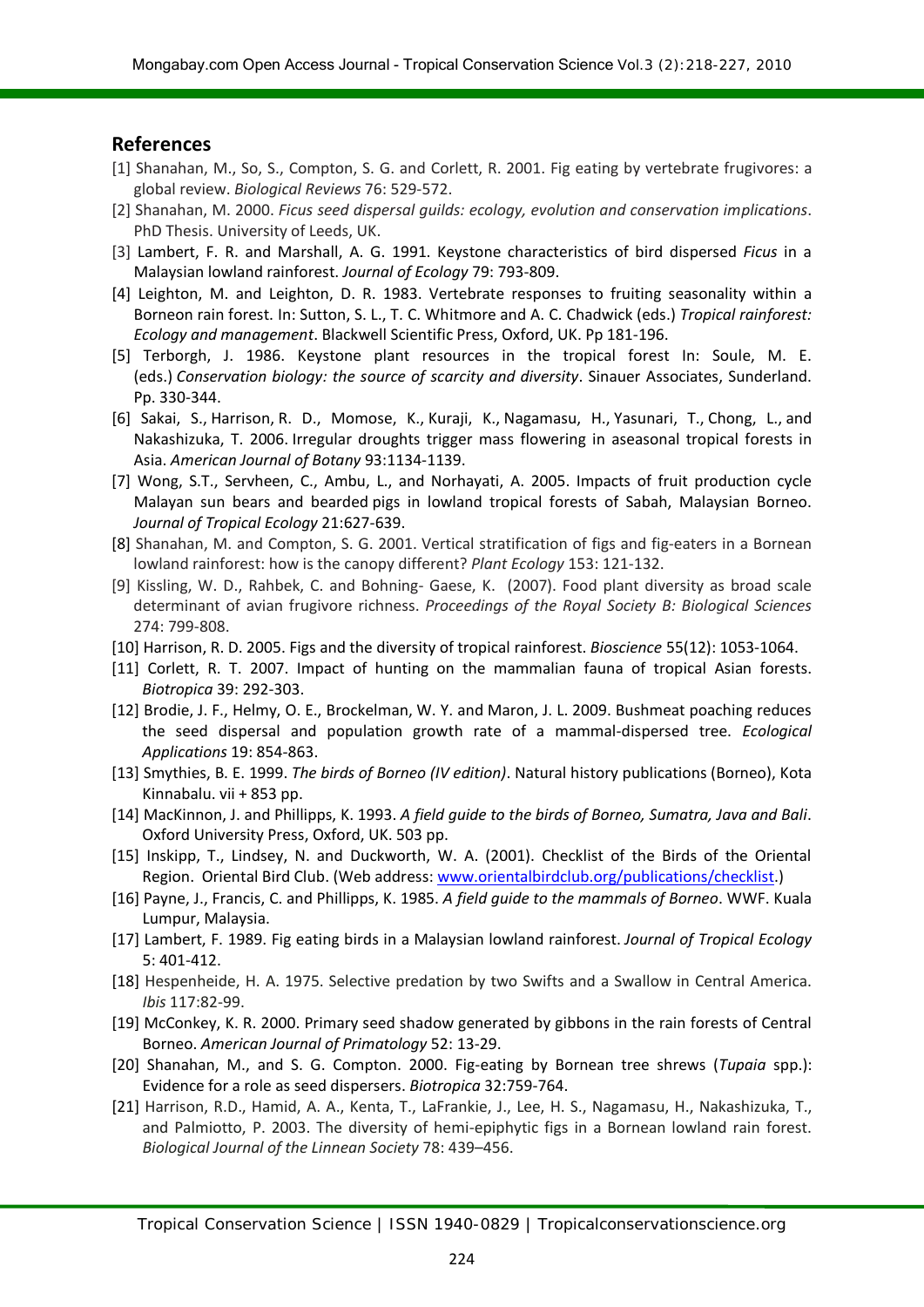- [22] Harrison, R. D. & M. Shanahan 2005. Seventy-seven ways to be a fig: An overview of a diverse assemblage of figs in Borneo. In: Roubik DW, S. Sakai, & A. A. Hamid (eds.) *Pollination Ecology and the Rain Forest Canopy: Sarawak Studies*. Springer Verlag, New York. Pp 111–127, 246–249.
- [23] Corlett, R. T. 1998. Frugivory and seed dispersal by vertebrates in the Oriental (Indomalayan) region. *Biological reviews* 73: 413-448.
- [24] Corner, E. J. H. 1985. Essays on Ficus. *Allertonia* 4: 125-168.
- [25] Laman, T. G. 1995. *Ficus stupenda* germination and seedling establishment in a Bornean rain forest canopy. *Ecology* 76: 2617-2626.
- [26] Tylianakis, J. M., T. Tscharntke, and O. T. Lewis. 2007. Habitat alteration alters the structure of tropical host-parasitoid food webs. *Nature* 445: 202-205.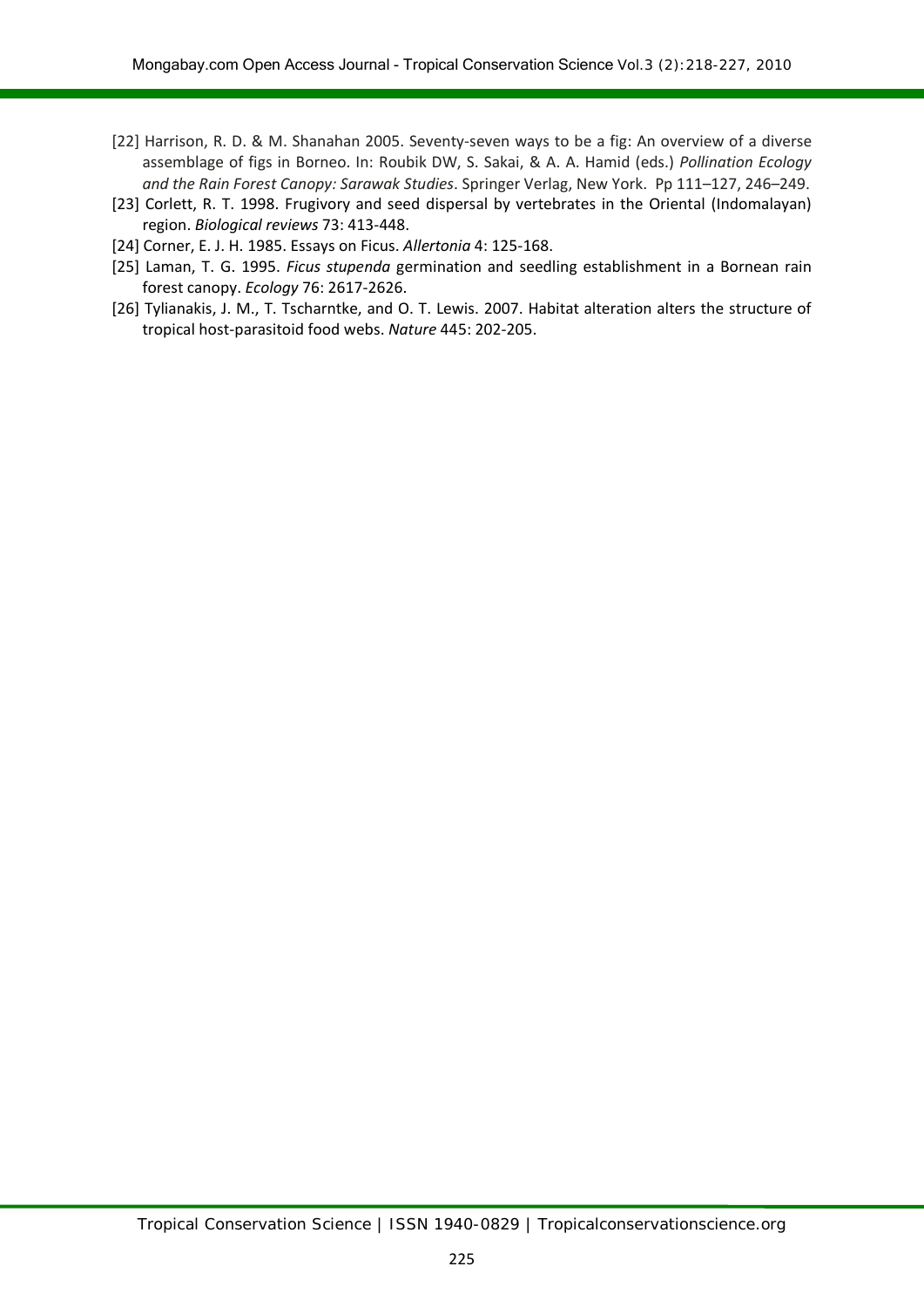**Appendix 1***.* Composition of birds, number of visits recorded, whether observed feeding on figs (x), feeding guild, size (S= <25 cm, L= ≥25 cm), IUCN Red Data book status (threatened or above).

| <b>Species</b>                | # visits       | <b>Feeding on</b><br>figs | Guild       | <b>Size</b> | <b>IUCN</b> |
|-------------------------------|----------------|---------------------------|-------------|-------------|-------------|
| Aviceda jerdoni               | $\overline{2}$ |                           | Raptor      | L           |             |
| Hieraaetus kienerii           | 1              |                           | Raptor      | L           |             |
| Spilornis cheela              | 1              |                           | Raptor      | L           |             |
| Treron capellei               | 8              |                           | Frugivore   | L           | $\ast$      |
| Psittinus cyanurus            | 3              |                           | Frugivore   | S           |             |
| Phaenicophaeus javanicus      | 1              |                           | Insectivore | L           |             |
| Anthracoceros malayanus       | 8              |                           | Frugivore   | L           | *           |
| <b>Buceros vigil</b>          | 1              |                           | Frugivore   | L           | *           |
| Megalaima australis           | 7              | x                         | Frugivore   | S           |             |
| Megalaima mystacophanos       | 1              | x                         | Frugivore   | S           |             |
| Meiglyptes sp.                | 5              |                           | Insectivore | S           |             |
| Mulleripicus pulverulentus    | 1              |                           | Insectivore | L           |             |
| Calyptomena viridis           | 1              | x                         | Omnivore    | S           | *           |
| Eurylaimus ochromalus         | 1              | x                         | Omnivore    | S           | $\ast$      |
| Pycnonotus melanoleucos       | 2              | x                         | Frugivore   | S           | $\ast$      |
| Pycnonotus atriceps           | 3              | x                         | Omnivore    | S           | $\ast$      |
| Pycnonotus squamatus          | 5              | x                         | Frugivore   | S           | $\ast$      |
| Pycnonotus cyaniventris       | 11             | x                         | Frugivore   | S           | $\ast$      |
| Pycnonotus simplex            | 58             | x                         | Omnivore    | S           |             |
| Pycnonotus eutilotus          | 10             | x                         | Frugivore   | S           |             |
| Pycnonotus brunneus           | 49             | x                         | Frugivore   | S           |             |
| Pycnonotus<br>erythropthalmos | 113            | x                         | Frugivore   | S           |             |
| Alophoixus phaeocephalus      | 4              | x                         | Omnivore    | S           |             |
| Iole olivacea                 | 75             | X                         | Frugivore   | S           | *           |
| Ixos malaccensis              | 4              | x                         | Frugivore   | S           | $\ast$      |
| Tricholestes criniger         | 1              | X                         | Omnivore    | S           |             |
| Alophoixus finschii           | 2              | X                         | Frugivore   | S           | ∗           |
| Aegithina tiphia              | 1              |                           | Omnivore    | S           |             |
| Aegithina viridissima         | 1              | x                         | Omnivore    | S           | *           |
| Chloropsis cyanopogon         | 50             | x                         | Omnivore    | S           | $\ast$      |